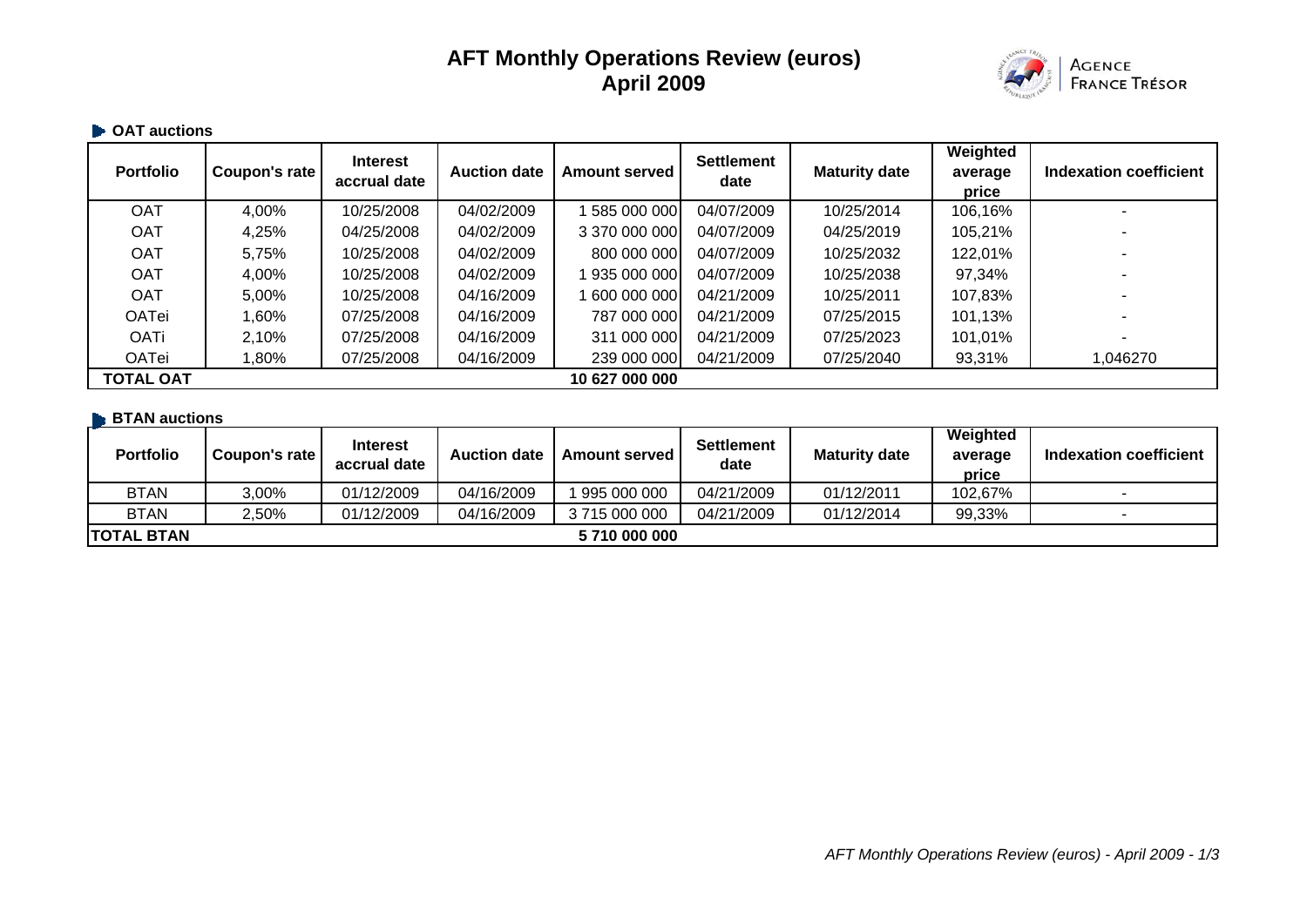| <b>BTF</b> auctions |                     |              |                               |                        |                      |                                        |
|---------------------|---------------------|--------------|-------------------------------|------------------------|----------------------|----------------------------------------|
| <b>Portfolio</b>    | <b>Auction date</b> | Term (weeks) | <b>Amount</b><br>served (son) | <b>Settlement date</b> | <b>Maturity date</b> | <b>Weighted average</b><br>rate $(\%)$ |
| <b>BTF</b>          | 04/06/2009          | 9            | 1568                          | 04/09/2009             | 06/11/2009           | 0,698                                  |
| <b>BTF</b>          | 04/06/2009          | 13           | 3 2 3 2                       | 04/09/2009             | 07/09/2009           | 0,703                                  |
| <b>BTF</b>          | #REF!               | 40           | 1 0 7 9                       | 04/09/2009             | 01/14/2010           | 0,851                                  |
| <b>BTF</b>          | 04/06/2009          | 52           | 2812                          | 04/09/2009             | 04/08/2010           | 0,950                                  |
| <b>BTF</b>          | 04/06/2009          | 12           | 3 0 7 0                       | 04/16/2009             | 07/09/2009           | 0,710                                  |
| <b>BTF</b>          | 04/14/2009          | 19           | 1536                          | 04/16/2009             | 08/27/2009           | 0,759                                  |
| <b>BTF</b>          | 04/14/2009          | 27           | 2 0 4 4                       | 04/16/2009             | 10/22/2009           | 0,763                                  |
| <b>BTF</b>          | 04/14/2009          | 51           | 2654                          | 04/16/2009             | 04/08/2010           | 0,915                                  |
| <b>BTF</b>          | 04/14/2009          | 9            | 2 1 2 3                       | 04/23/2009             | 06/25/2009           | 0,817                                  |
| <b>BTF</b>          | 04/20/2009          | 13           | 3 2 2 3                       | 04/23/2009             | 07/23/2009           | 0,844                                  |
| <b>BTF</b>          | 04/20/2009          | 16           | 1 0 5 5                       | 04/23/2009             | 08/13/2009           | 0,849                                  |
| <b>BTF</b>          | 04/20/2009          | 50           | 2 7 3 9                       | 04/23/2009             | 04/08/2010           | 1,022                                  |
| <b>BTF</b>          | 04/20/2009          | 8            | 1 0 9 4                       | 04/30/2009             | 06/25/2009           | 0,752                                  |
| <b>BTF</b>          | 04/27/2009          | 12           | 3 3 1 2                       | 04/30/2009             | 07/23/2009           | 0,749                                  |
| <b>BTF</b>          | 04/27/2009          | 27           | 1673                          | 04/30/2009             | 11/05/2009           | 0,832                                  |
| <b>BTF</b>          | 04/27/2009          | 41           | 2719                          | 04/30/2009             | 02/11/2010           | 0,868                                  |
| <b>TOTAL BTF</b>    |                     |              | 35 933                        |                        |                      |                                        |